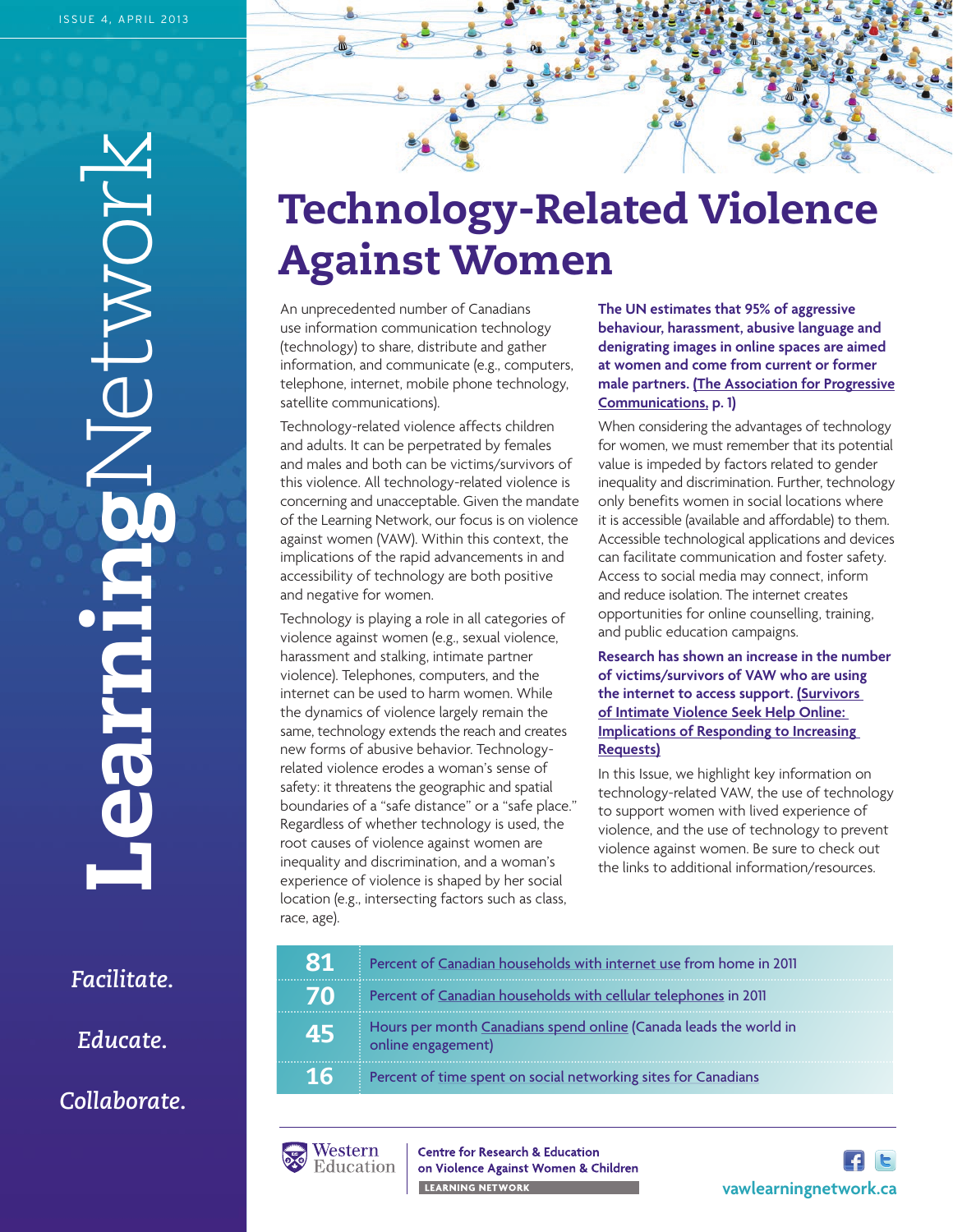## What Distinguishes Technology-Related VAW?

[Voices from Digital Spaces: Technology Related Violence Against Women \(2011, p. 26 & 27\)](www.apc.org/en/pubs/voices-digital-spaces-technology-related-violence-0) identifies 5 characteristics that distinguish technology-related VAW:

- **Anonymity** abusive person can remain unknown to victim/survivor
- Action-at-a-Distance abuse can be done without physical contact and from anywhere
- Automation abusive actions using technologies require less time and effort
- Accessibility the variety and affordability of many technologies make them readily accessible to perpetrators
- **Propagation and Perpetuity** texts and images multiply and exist for a long time or indefinitely

## Potential Consequences of Technology-Related VAW

While technology-related VAW is constantly evolving, its consequences appear to be similar or amplified when compared to violence not involving technology. As with all VAW, the nature and severity of its consequences are shaped by a woman's social location and may affect every domain of her life. Potential consequences include:

- **Psychological impacts** (e.g., sadness, shame, depression, stress/anxiety, fear)
- **Health impacts** (e.g., health concerns related to stress)
- **Privacy concerns** (e.g., embarrassment or fear associated with the belief that one is or has been watched or monitored; use of a woman's personal information against her)
- **s Social effects** (e.g., compromised sense of security; social withdrawal; isolation; compromised productivity at work; loss of income; loss of reputation)

**53% of young adults who encountered abuse online found the experience deeply upsetting** [\(2011 AP-MTV Digital Abuse Study\)](www.athinline.org/pdfs/MTV-AP_2011_Research_Study-Exec_Summary.pdf)

### Categories of VAW where Technology Plays a Role

[Voices from Digital Spaces: Technology](www.apc.org/en/pubs/voices-digital-spaces-technology-related-violence-0) Related Violence Against Women (2011, p. 22) groups VAW into five broad categories in which technology is used.

**Harassment and Stalking** generally consists of repeated conduct that is carried out over a period of time and causes a person to have reasonable fear for their safety or the safety of someone they know

 $\blacksquare$  **Intimate Partner Violence** the abuse and/or assault of adolescents or adults by their intimate partners

**E** Sexual Violence violence, physical or psychological, carried out through sexual means or by targeting sexuality

**n** Culturally Justified VAW promoting culture or religion as a justification for VAW, or to create a culture of VAW

■ Violence Targeting Women's **Groups/Communities** targeting women's groups/communities because of their gender, sexual identity, or political views

|     | Percent of Canadian adult (18 yrs and over) Internet users who<br>experienced cyberbullying in 2009                   |
|-----|-----------------------------------------------------------------------------------------------------------------------|
| VEL | Percent of Canadian adult females who experienced cyberbullying by<br>a classmate or co-worker                        |
| 15  | Percent of Canadian adult females who experienced cyberbullying by a<br>current or former family member or spouse     |
| 41  | Percent of U.S. young adults (aged 14-24) in a relationship who have<br>experienced some form of digital dating abuse |

## Types of Technology-Related VAW

Below are six broad categories that encompass many forms of technologyrelated VAW.

Hacking – using technology to gain illegal or unauthorized access to systems or resources for the purpose of acquiring personal information, altering or modifying information, or slandering and denigrating the victim and/or VAW organizations. *e.g., violation of passwords and controlling computer functions -- freeze the computer, log off the user*

Surveillance/Tracking – using technology to stalk and monitor a victim's activities and behaviours either in real-time or historically. *e.g., GPS tracking via mobile phone; tracking keystrokes to recreate victim/survivor's activities on computer*

Impersonating – using technology to assume the identity of the victim or someone else in order to access private information, embarrass or shame the victim, contact the victim, or create fraudulent identity documents. *e.g., Sending offensive emails from victim's email account; calling victim from unknown number to avoid call being blocked*

Harassment/Spamming – using technology to continuously contact, annoy, threaten, and/or scare the victim. This is ongoing behaviour and not one isolated incident. *e.g., persistent mobile calls/texts; filling up voicemail with messages so no one else can leave a message*

**Recruitment** – using technology to lure potential victims into violent situations. *e.g., fraudulent postings and advertisements (dating sites; employment opportunities); traffickers using chat rooms, message boards, and websites to communicate/advertise*

Malicious Distribution – using technology as a tool to manipulate and distribute defamatory and illegal materials related to the victim and/or VAW organizations. *e.g., threatening to or leaking intimate photos/video; using technology as a propaganda tool to promote violence against women*

**[Learn More.](www.learningtoendabuse.ca/sites/default/files/Baker_Campbell_Barreto_Categories_Technology-Related_VAW_.pdf)**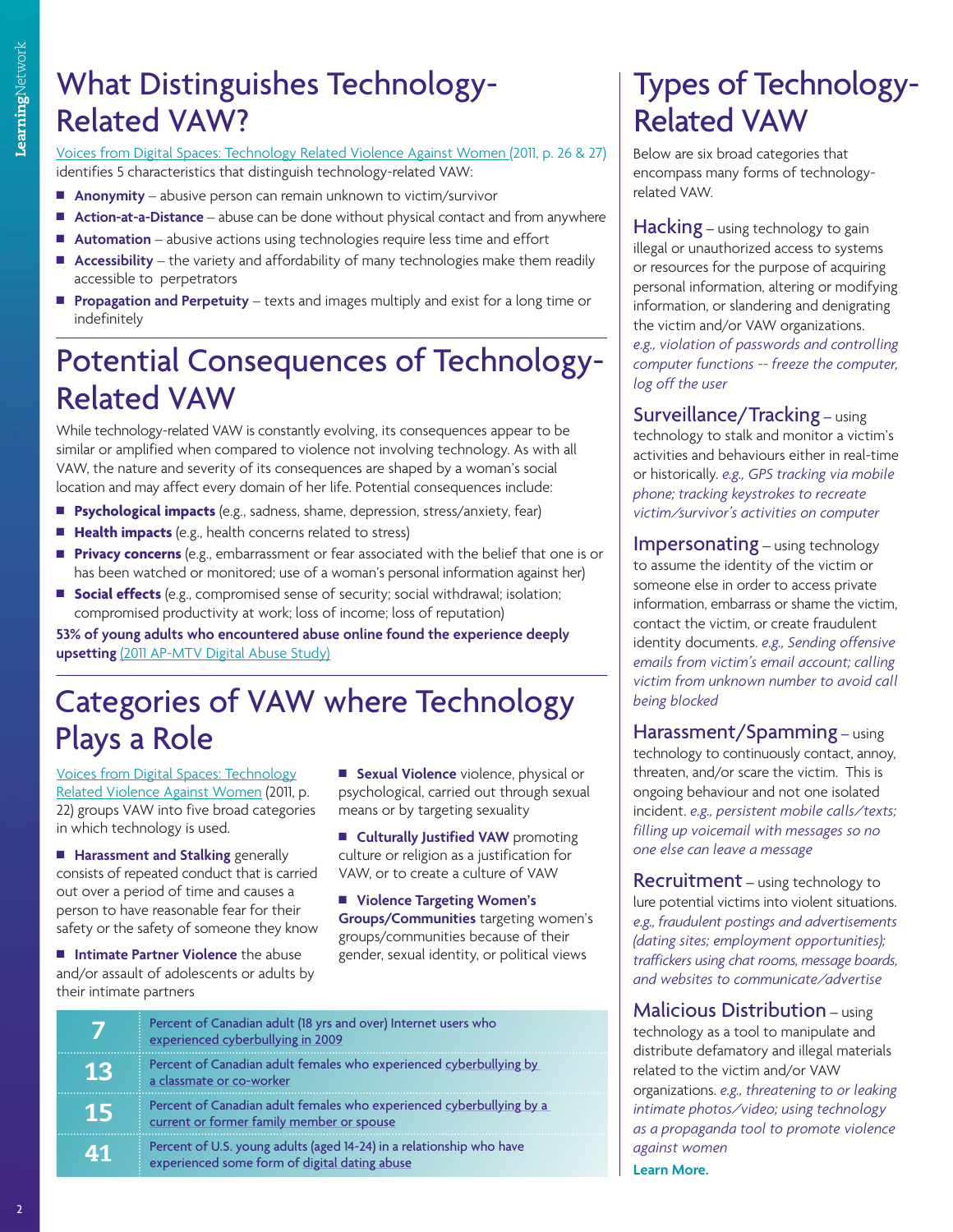## Using Technology to Support Women

Technology is used to support victims/survivors and prevent VAW. It increases the accessibility of supports, information, and resources. It also creates opportunities for communication among victims/survivors and with service providers. Perhaps the greatest benefit of technology is that it increases women's sense of security.

**93% of women felt safer and 85% felt more independent because of their mobile phone** [\(Women & Mobile: A Global Opportunity\)](www.gsma.com/mobilefordevelopment/gsma-women-mobile-a-global-opportunity)

## APPs & Technology Devices for Safety

The advancement of technology has enabled women experiencing violence to access support and information immediately from any location. GPS devices and mobile applications (apps) can help locate, identify, respond to, and support victims of violence and reduce their risk of further harm.

#### **Eyez-On**



Select Victim Services agencies partner with **Eyez-On** to provide women experiencing high risk intimate partner violence with a GPS safety device. The device has an emergency button that when pressed pinpoints the exact location of the device. When the button is pressed, police will be immediately dispatched to her location. The light weight device can be taken anywhere and can be transferred to other family members. There is no charge to women in high risk situations.

#### **Not Your Baby**

[Not Your Baby](https://itunes.apple.com/ca/app/not-your-baby/id545191859?mt=8) is a smartphone app designed to generate ideas on how to respond to situations of sexual harassment. Responses are based on survey input from 238 people. The app is interactive allowing women to share their personal stories and suggestions for responses. A discreet mode is included that darkens the screen making it harder for others to see. The app was developed by the Metropolitan Action Committee on Violence Against Women and Children (METRAC) in partnership with TAKE ACTION games.

#### **YWCA Safety Siren**



YWCA Canada launched the YWCA Safety Siren app. This innovative smartphone app sets off a [screeching alarm when th](http://ywcacanada.ca/en/pages/mall/apps)e Safety Siren button is pressed or when the phone is shaken. When set off, the app sends an SOS call to a pre-set safety contact and an email with the geo-location of the phone on a map. The app provides health and safety information for women. Since its launch in 2010, the app has had over 10,000 downloads with over 50,000 users logging on and viewing the app.

#### **One Love Lite**



Th[e One Love Foundation, w](www.joinonelove.org/be1forchange)ith Dr. Jacqueline Campbell, developed the [One Love Lite](https://play.google.com/store/apps/details?id=org.joinonelove.onelovelite) app. Based on th[e Danger Assessment, a](www.dangerassessment.org/) tool that helps women assess their level of risk for lethality in an intimate relationship, the app asks a series of questions to determine risk. If identified as high risk, the app provides resources for immediate support. Information is provided for family, friends and professionals who may know someone experiencing intimate partner violence. For safety, the app will disable itself after one use but can be downloaded as many times as needed.



#### **Technology Safety Quick Tips (2009) [National Network to End Domestic Violence](http://nnedv.org/docs/SafetyNet/OVW/NNEDV_TechSafetyQuickTipsChart_2011.pdf)**

### Training to Promote Safety from Technology Related VAW



The Technology [and Woman Abuse](www.oaith.ca/news/training-news.html/2012/06/26/new-e-workshop!-technology-and-vaw-series/) online training,

offered by the Ontario Association of Interval & Transition Houses (OAITH), provides a series of e-presentations that raises awareness of how technology can be used to abuse women and their children and how to implement technology safety strategies to minimize this risk of abuse. The training also provides a number of resources including a technology power and control wheel, technology safety planning with survivors, and a data security checklist. Our Learning Network team found the user-friendly training could be completed in an hour.

BC Society of

Safety Net Canada, housed at the BC [Society of Transition](http://bcsth.ca/safetynetcanada)

Houses, offers the Technology Training to Enhance Women and Children's Safety initiative to anti-violence workers across Canada. The training discusses how technology impacts the safety of women, and their children, who are staying in housing programs. To date, Safety Net Canada has delivered this in-person training to law enforcement, anti-violence workers, and members of the justice system in British Columbia, Alberta, Manitoba, Quebec and Ontario. Safety Net Canada can be contacted at safetynetcanada@bcsth.ca.

**[Other Training Resources](www.learningtoendabuse.ca/sites/default/files/Online_Training_Promote_Safety.pdf)**

### 9 Noteable VAW Facebook Groups from Ontario

[Inspired by the Pixel Project's "16 Notable](www.learningtoendabuse.ca/sites/default/files/Pixel_Project.pdf) Facebook Pages by Anti-Violence Against Women Organizations", the Learning Network team presen[ts 9 Facebook Pages](www.learningtoendabuse.ca/sites/default/files/9_Notable_Facebook_Pages.pdf) dedicated to ending violence against women in Ontario. These pages present information such as info-graphics, articles, upcoming events, VAW tools and resources, and forums for discussion. Check out these 9 Facebook groups and the criteria we used to select them. We look forward to adding more notable Ontario based pages to this group. This is only a start! Give us your [feedback on the Learning Network](www.facebook.com/TheLearningNetwork)  Facebook Page.